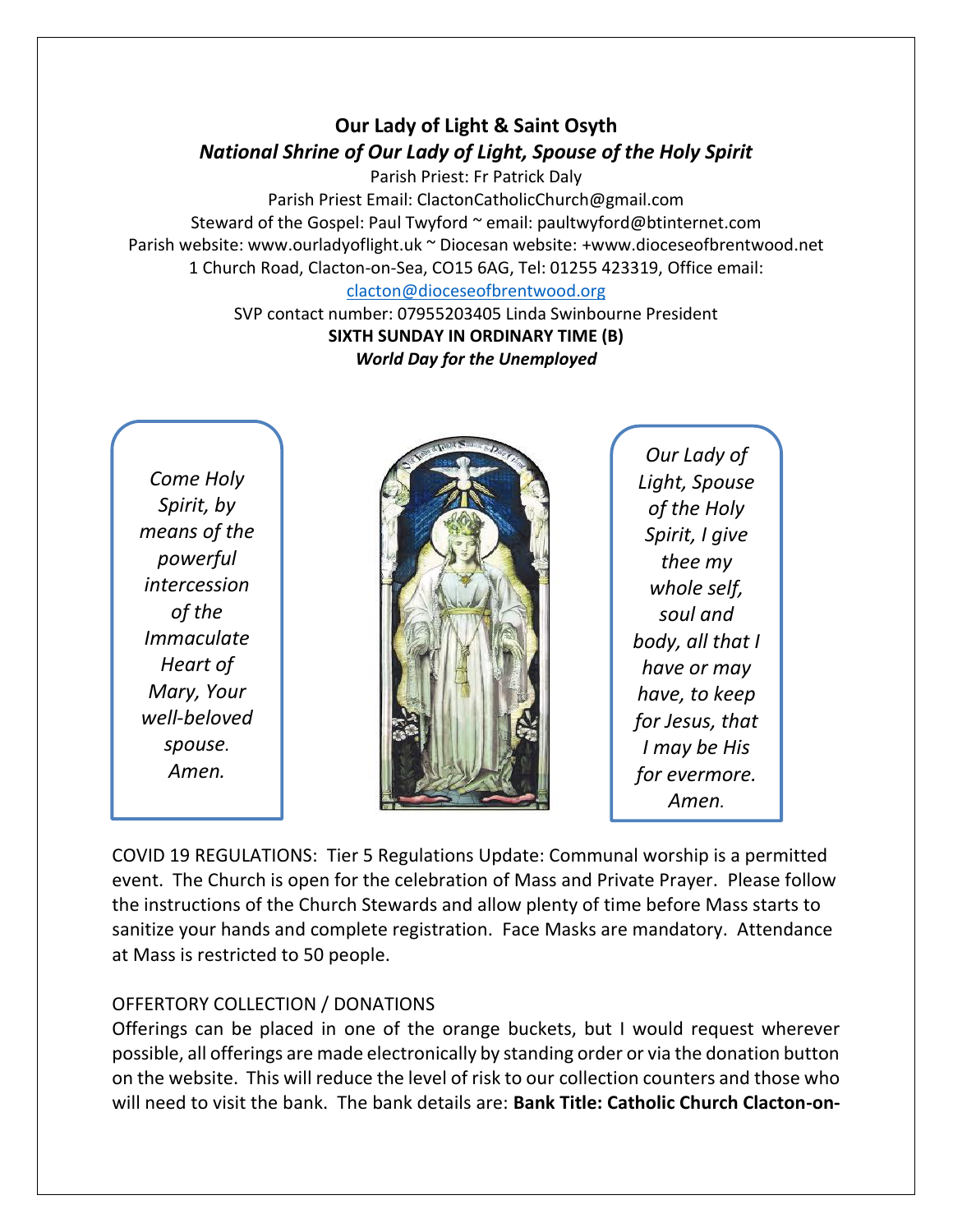**Sea, Sort Code 401322, Account Number: 41020463.** Members of the gift-aid scheme should quote their name and gift aid number in the Reference. Funds received last week: Electronic Offerings £1197.50 of which £837.50 was gift aided.

Thank you for your generosity, for Gift Aiding your offerings, and for your support of the parish. Fr Patrick.

## MARK 1:40-45

To be diagnosed with leprosy in first century Palestine was to be condemned to be an out-cast, to be separated from your family, friends, and society. A person in this pitiful state had lost everything and was condemned to exist with a terrible disease in a situation of unbearable loneliness. In the Gospel of Mark, a leper approached Jesus on his knees. He knew that he should not be approaching anybody, but should be shouting; 'unclean, unclean' and keeping away from Jesus. With total faith, the leper says to Jesus: 'if you want to, you can cure me'. Jesus felt pity for him, stretched out His hand and touched him. This technically made Jesus unclean and subject to the same exclusion as the leper. Jesus responded: "Of course I want to – be cured". The leprosy left the man at once and he was cured from the disease.

We are all sinners in need of healing. Do we have the faith and humility to come to Jesus and ask for healing? Jesus is the great healer. Jesus, the Second Person of the Holy Trinity, incarnated into humanity through the Holy Spirit and the Virgin Mary. Jesus Christ became a man to be the means of our salvation. Jesus became infected with our condition to provide the cure for our disease of sin. Jesus through His death on a Cross and resurrection has healed our broken relationship with God.

Jesus continues His healing presence through the action of the Holy Spirit, His Church, and the Sacraments. In each Sacrament, Jesus continues to 'touch' us to heal us. Each Sacrament is a personal encounter with the person of Jesus Christ. Jesus heals us through His Church, through the Holy Scriptures, through the Sacraments, the Sacrament of Reconciliation, and most especially the Holy Eucharist, the Body and Blood of Our Lord Jesus Christ.

WEEKLY LENTEN REFLECTION: From Missio at <https://www.youtube.com/c/MissioUK/videos>

FUNERAL: The funeral Mass for Mary Bojanczyk will take place on Friday 19<sup>th</sup> February. Please pray for the repose of her soul and for her family who are grieving at this time.

AGE CONCERN BEFRIENDING: Do you know someone who is lonely and isolated? Friends are available for a chat: 01206 368420 (option 3).

STATIONS OF THE CROSS: Commence 7.00 pm Friday 19<sup>th</sup> February.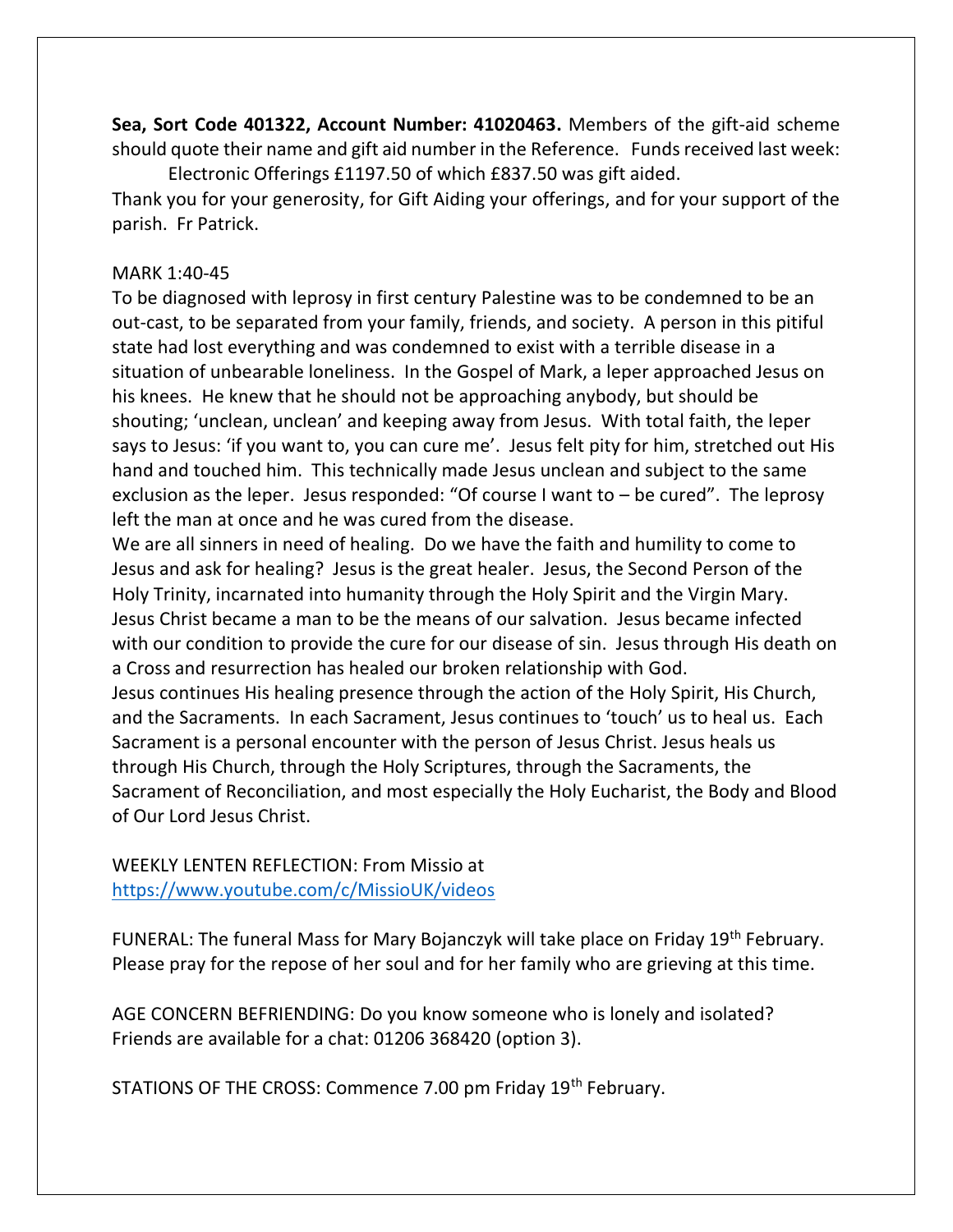ACCOMMODATION: A young Catholic man is looking to rent a room within the parish. Contact: [christopherboland@gmail.com](mailto:christopherboland@gmail.com) .

MARRIAGE AND FAMILY LIFE. Marriage is not just a relationship but a vocation and a means of holiness. Please pray for married couples, those preparing for marriage (especially those who have had to defer weddings), and those who have been widowed especially in the past year. In the run up to St Valentine's Day the Brentwood Marriage and Family Life Facebook page (BrentwoodMandFL) will include interviews with couples from around the Diocese. If you are experiencing difficulties in your marriage, or would like to deepen your understanding of this vocation and each other, a number of organisations are able to help remotely during the lockdown, such as Retrouvaille, Marriage Care and Smart Loving. Search for these organisations online. Retrouvaille is running its first virtual weekend for couples in difficulty this month, 25th - 28th February (0788 729 6983 / 0797 338 0443 / retrouvailleukinfo@gmail.com).

| Saturday 13 <sup>th</sup> February       | 9.30 am.               | MASS: Tim O'Donovan RIP           |
|------------------------------------------|------------------------|-----------------------------------|
|                                          |                        | Peter & Laura                     |
| Saturday 13 <sup>th</sup> February       | 11.00 am to 12.00 am.  | <b>SACRAMENT OF</b>               |
|                                          |                        | <b>RECONCILIATION:</b>            |
|                                          |                        | Confessions will be heard in      |
|                                          |                        | the Sacristy. Please tell the     |
|                                          |                        | Steward that you wish to go       |
|                                          |                        | to confession.                    |
| Saturday 13 <sup>th</sup> February       | 11.00 am to 1.00 pm.   | Church is open for private        |
|                                          |                        | prayer with Exposition of the     |
|                                          |                        | <b>Blessed Sacrament.</b>         |
| Saturday 13 <sup>th</sup> February Vigil | $6.00 \,\mathrm{pm}$ . | <b>MASS: Holy Souls</b>           |
| Mass of the Sixth Sunday in              |                        | Parish.                           |
| Ordinary Time (B)                        |                        |                                   |
| Sunday 14 <sup>th</sup> February         | 8.30 am.               | <b>MASS: Mary Benedict RIP</b>    |
| Sixth Sunday in Ordinary                 |                        | Tara                              |
| Time (B)                                 |                        |                                   |
| (World Day for                           |                        |                                   |
| Unemployed.)                             |                        |                                   |
| Sunday 14 <sup>th</sup> February         | 10.30 am.              | <b>MASS: Julie Lee Intentions</b> |
|                                          | <b>FAMILY MASS</b>     | Justyna                           |
|                                          |                        |                                   |

### **THE FOLLOWING MASSES WILL BE OPEN TO A MAXIMUM OF 50 PEOPLE IN THE CHURCH.**